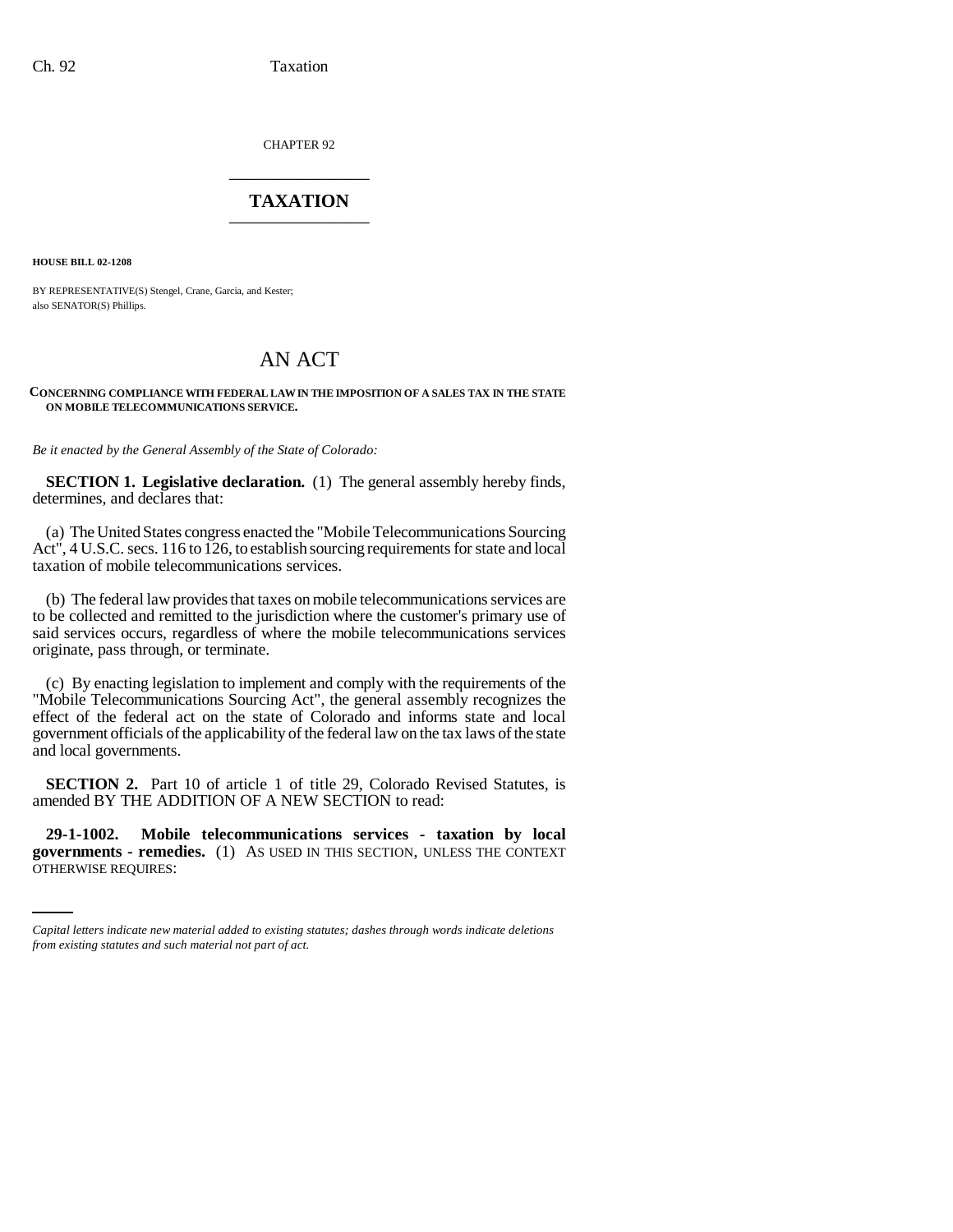(a) "ACT" MEANS THE FEDERAL "MOBILE TELECOMMUNICATIONS SOURCING ACT", 4 U.S.C. SECS. 116 TO 126, AS AMENDED.

(b) "CUSTOMER" MEANS CUSTOMER AS DEFINED IN SECTION 124 (2) OF THE ACT.

(c) "HOME SERVICE PROVIDER" MEANS HOME SERVICE PROVIDER AS DEFINED IN SECTION 124 (5) OF THE ACT.

(d) "LOCAL GOVERNMENT" MEANS ANY STATUTORY OR HOME RULE CITY AND COUNTY, COUNTY, CITY, OR TOWN, AND ANY POLITICAL SUBDIVISION OF THE STATE, INCLUDING, WITHOUT LIMITATION, ANY AUTHORITY, SPECIAL DISTRICT, OR SCHOOL DISTRICT.

(e) "MOBILE TELECOMMUNICATIONS SERVICE" MEANS MOBILE TELECOMMUNICATIONS SERVICE AS DEFINED IN SECTION 124 (7) OF THE ACT.

(f) "PLACE OF PRIMARY USE" MEANS THE PLACE OF PRIMARY USE AS DEFINED IN SECTION 124 (8) OF THE ACT.

(g) "TAXING JURISDICTION" MEANS TAXING JURISDICTION AS DEFINED IN SECTION 124 (12) OF THE ACT.

(2) (a) ON AND AFTER AUGUST 1, 2002, ANY LOCAL GOVERNMENT THAT IMPOSES A SALES TAX PURSUANT TO SECTION 39-26-104 (1) (c), C.R.S., ON A MOBILE TELECOMMUNICATIONS SERVICE SHALL IMPOSE SUCH TAX IN ACCORDANCE WITH THE PROVISIONS OF THE ACT.

(b) PURSUANT TO SECTION 117 (b) OF THE ACT, MOBILE TELECOMMUNICATIONS SERVICE TAXABLE BY A LOCAL GOVERNMENT ON OR AFTER AUGUST 1, 2002, MAY BE SUBJECT TO ANY SALES TAX OR OTHER CHARGE IMPOSED BY SAID LOCAL GOVERNMENT ON THE SERVICE ONLY IF THE CUSTOMER'S PLACE OF PRIMARY USE IS WITHIN THE GEOGRAPHICAL BOUNDARIES OF THE LOCAL GOVERNMENT.

(3) (a) IF A CUSTOMER BELIEVES THAT A TAX, CHARGE, OR FEE ASSESSED BY A LOCAL GOVERNMENT IN THE CUSTOMER'S BILL FOR A MOBILE TELECOMMUNICATIONS SERVICE IS ERRONEOUS, OR THAT AN ASSIGNMENT OF PLACE OF PRIMARY USE OR TAXING JURISDICTION ON SAID BILL IS INCORRECT, THE CUSTOMER SHALL NOTIFY THE HOME SERVICE PROVIDER IN WRITING WITHIN TWO YEARS AFTER THE DATE THE BILL WAS ISSUED. THE NOTIFICATION FROM THE CUSTOMER SHALL INCLUDE THE STREET ADDRESS FOR THE CUSTOMER'S PLACE OF PRIMARY USE, THE ACCOUNT NAME AND NUMBER FOR WHICH THE CUSTOMER SEEKS A CORRECTION, A DESCRIPTION OF THE ALLEGED ERROR, AND ANY OTHER INFORMATION THAT THE HOME SERVICE PROVIDER MAY REQUIRE.

(b) NO LATER THAN SIXTY DAYS AFTER RECEIPT OF NOTICE FROM A CUSTOMER PURSUANT TO PARAGRAPH (a) OF THIS SUBSECTION (3), THE HOME SERVICE PROVIDER SHALL REVIEW THE INFORMATION SUBMITTED BY THE CUSTOMER AND ANY OTHER RELEVANT INFORMATION AND DOCUMENTATION TO DETERMINE WHETHER AN ERROR WAS MADE. IF THE HOME SERVICE PROVIDER DETERMINES THAT AN ERROR WAS MADE, THE HOME SERVICE PROVIDER SHALL REFUND OR CREDIT TO THE CUSTOMER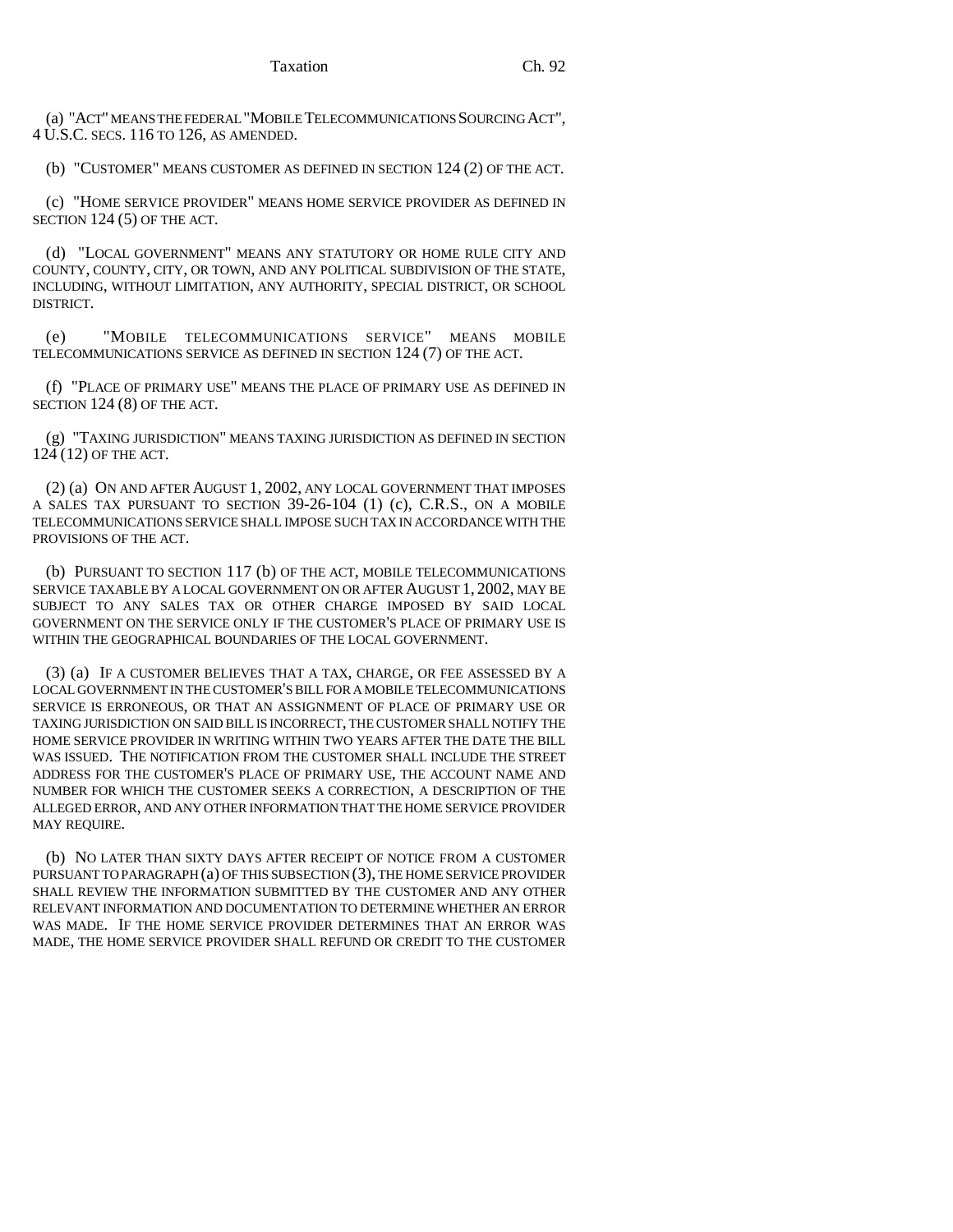### Ch. 92 Taxation

ANY TAX, FEE, OR CHARGE ERRONEOUSLY COLLECTED FROM THE CUSTOMER FOR A PERIOD NOT TO EXCEED TWO YEARS. IF THE HOME SERVICE PROVIDER DETERMINES THAT NO ERROR WAS MADE, THE HOME SERVICE PROVIDER SHALL PROVIDE A WRITTEN EXPLANATION OF ITS DETERMINATION TO THE CUSTOMER.

(c) ANY CUSTOMER THAT BELIEVES A TAX, CHARGE, OR FEE ASSESSED BY A LOCAL GOVERNMENT IN THE CUSTOMER'S BILL FOR MOBILE TELECOMMUNICATIONS SERVICES IS ERRONEOUS, OR THAT AN ASSIGNMENT OF PLACE OF PRIMARY USE OR TAXING JURISDICTION ON SAID BILL IS INCORRECT MAY FILE A CLAIM IN THE APPROPRIATE DISTRICT COURT ONLY AFTER COMPLYING WITH THE PROVISIONS OF THIS SUBSECTION (3).

**SECTION 3.** 29-2-105, Colorado Revised Statutes, is amended BY THE ADDITION OF A NEW SUBSECTION to read:

**29-2-105. Contents of sales tax ordinances and proposals.** (1.5) (a) ALL SALES TAX ORDINANCES OR RESOLUTIONS ADOPTED BY A COUNTY, TOWN, OR CITY PRIOR TO, ON, OR AFTER AUGUST 1, 2002, THAT IMPOSE A SALES TAX PURSUANT TO SECTION 39-26-104 (1) (c), C.R.S., ON A MOBILE TELECOMMUNICATIONS SERVICE SHALL IMPOSE SUCH TAX IN ACCORDANCE WITH THE PROVISIONS OF THE ACT, AND, PURSUANT TO SECTION 117 (b) OF THE ACT, MOBILE TELECOMMUNICATIONS SERVICE TAXABLE BY THE COUNTY, TOWN, OR CITY ON OR AFTER AUGUST 1, 2002, MAY BE SUBJECT TO ANY SALES TAX OR OTHER CHARGE IMPOSED BY SAID ENTITY ON THE SERVICE ONLY IF THE CUSTOMER'S PLACE OF PRIMARY USE IS WITHIN THE GEOGRAPHICAL BOUNDARIES OF THE ENTITY.

(b) AS USED IN THIS SUBSECTION (1.5), UNLESS THE CONTEXT OTHERWISE REQUIRES:

(I) "ACT" MEANS THE FEDERAL "MOBILE TELECOMMUNICATIONS SOURCING ACT", 4 U.S.C. SECS. 116 TO 126, AS AMENDED.

(II) "CUSTOMER" MEANS CUSTOMER AS DEFINED IN SECTION 124 (2) OF THE ACT.

(III) "MOBILE TELECOMMUNICATIONS SERVICE" MEANS MOBILE TELECOMMUNICATIONS SERVICE AS DEFINED IN SECTION 124 (7) OF THE ACT.

(IV) "PLACE OF PRIMARY USE" MEANS THE PLACE OF PRIMARY USE AS DEFINED IN SECTION 124 (8) OF THE ACT.

**SECTION 4.** 39-26-104 (1) (c), Colorado Revised Statutes, is amended to read:

**39-26-104. Property and services taxed.** (1) There is levied and there shall be collected and paid a tax in the amount stated in section 39-26-106 as follows:

(c) (I) Upon telephone and telegraph services, whether furnished by public or private corporations or enterprises for all intrastate telephone and telegraph service. ON OR AFTER AUGUST 1, 2002, MOBILE TELECOMMUNICATIONS SERVICE SHALL BE SUBJECT TO THE TAX IMPOSED BY THIS SECTION ONLY IF THE SERVICE IS PROVIDED TO A CUSTOMER WHOSE PLACE OF PRIMARY USE IS WITHIN COLORADO AND THE SERVICE ORIGINATES AND TERMINATES WITHIN THE SAME STATE. IN ACCORDANCE WITH THE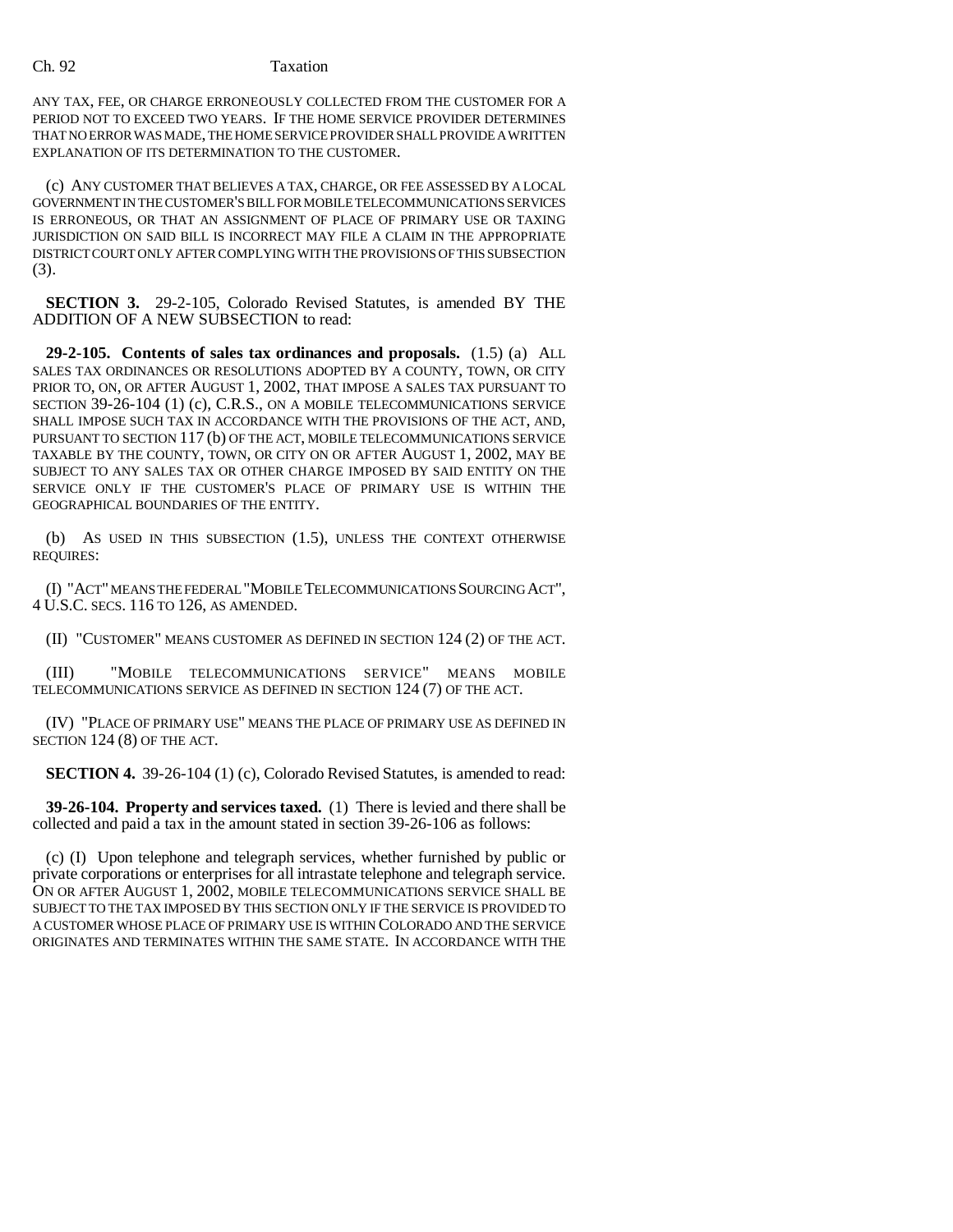#### Taxation Ch. 92

"MOBILE TELECOMMUNICATIONS SOURCING ACT", 4 U.S.C. SECS. 116 TO 126, AS AMENDED, ON OR AFTER AUGUST 1, 2002, MOBILE TELECOMMUNICATIONS SERVICE PROVIDED TO A CUSTOMER WHOSE PLACE OF PRIMARY USE IS OUTSIDE THE BORDERS OF THE STATE OF COLORADO IS EXEMPT FROM THE TAX IMPOSED BY THIS SECTION.

(II) (A) IF A CUSTOMER BELIEVES THAT A TAX, CHARGE, OR FEE ASSESSED BY THE STATE IN THE CUSTOMER'S BILL FOR A MOBILE TELECOMMUNICATIONS SERVICE IS ERRONEOUS, OR THAT AN ASSIGNMENT OF PLACE OF PRIMARY USE OR TAXING JURISDICTION ON SAID BILL IS INCORRECT, THE CUSTOMER SHALL NOTIFY THE HOME SERVICE PROVIDER IN WRITING WITHIN TWO YEARS AFTER THE DATE THE BILL WAS ISSUED. THE NOTIFICATION FROM THE CUSTOMER SHALL INCLUDE THE STREET ADDRESS FOR THE CUSTOMER'S PLACE OF PRIMARY USE, THE ACCOUNT NAME AND NUMBER FOR WHICH THE CUSTOMER SEEKS A CORRECTION, A DESCRIPTION OF THE ALLEGED ERROR, AND ANY OTHER INFORMATION THAT THE HOME SERVICE PROVIDER MAY REQUIRE.

(B) NO LATER THAN SIXTY DAYS AFTER RECEIPT OF NOTICE FROM A CUSTOMER PURSUANT TO SUB-SUBPARAGRAPH (A) OF THIS SUBPARAGRAPH (II), THE HOME SERVICE PROVIDER SHALL REVIEW THE INFORMATION SUBMITTED BY THE CUSTOMER AND ANY OTHER RELEVANT INFORMATION AND DOCUMENTATION TO DETERMINE WHETHER AN ERROR WAS MADE. IF THE HOME SERVICE PROVIDER DETERMINES THAT AN ERROR WAS MADE, THE HOME SERVICE PROVIDER SHALL REFUND OR CREDIT TO THE CUSTOMER ANY TAX, FEE, OR CHARGE ERRONEOUSLY COLLECTED FROM THE CUSTOMER FOR A PERIOD NOT TO EXCEED TWO YEARS. IF THE HOME SERVICE PROVIDER DETERMINES THAT NO ERROR WAS MADE, THE HOME SERVICE PROVIDER SHALL PROVIDE A WRITTEN EXPLANATION OF ITS DETERMINATION TO THE CUSTOMER.

(C) ANY CUSTOMER THAT BELIEVES A TAX, CHARGE, OR FEE ASSESSED BY THE STATE IN THE CUSTOMER'S BILL FOR MOBILE TELECOMMUNICATIONS SERVICES IS ERRONEOUS, OR THAT AN ASSIGNMENT OF PLACE OF PRIMARY USE OR TAXING JURISDICTION ON SAID BILL IS INCORRECT, MAY FILE A CLAIM IN THE APPROPRIATE DISTRICT COURT ONLY AFTER COMPLYING WITH THE PROVISIONS OF THIS SUBPARAGRAPH (II).

(III) AS USED IN THIS PARAGRAPH (c), UNLESS THE CONTEXT OTHERWISE REQUIRES:

(A) "ACT" MEANS THE FEDERAL "MOBILE TELECOMMUNICATIONS SOURCING ACT", 4 U.S.C. SECS. 116 TO 126, AS AMENDED.

(B) "CUSTOMER" MEANS CUSTOMER AS DEFINED IN SECTION 124 (2) OF THE ACT.

(C) "HOME SERVICE PROVIDER" MEANS HOME SERVICE PROVIDER AS DEFINED IN SECTION 124 (5) OF THE ACT.

(D) "MOBILE TELECOMMUNICATIONS SERVICE" MEANS MOBILE TELECOMMUNICATIONS SERVICE AS DEFINED IN SECTION 124 (7) OF THE ACT.

(E) "PLACE OF PRIMARY USE" MEANS THE PLACE OF PRIMARY USE AS DEFINED IN SECTION 124 (8) OF THE ACT.

(F) "TAXING JURISDICTION" MEANS TAXING JURISDICTION AS DEFINED IN SECTION